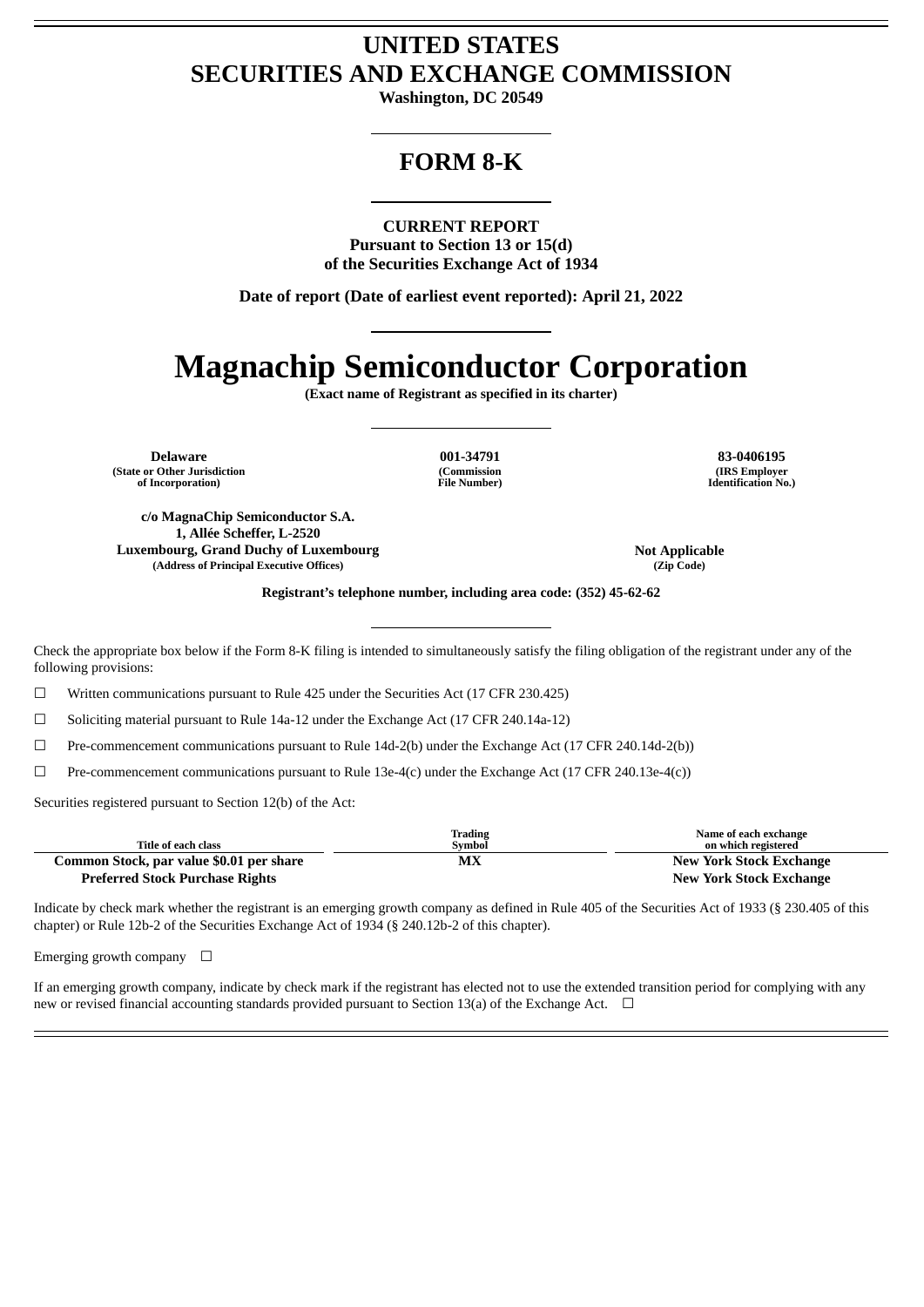#### **Item 5.07. Submission of Matters to a Vote of Security Holders.**

The Company held its 2022 Annual Meeting of Stockholders on April 21, 2022. As of the close of business on the record date of March 15, 2022, there were 44,894,385 shares of the Company's common stock outstanding and entitled to vote at the Annual Meeting. The number of shares of the Company's common stock present at the meeting, in person or by proxy, was 35,138,963, or 78.27% of the outstanding shares entitled to vote.

At the meeting, the following proposals were submitted to a vote of the Company's stockholders, with the final voting results indicated below:

Proposal 1 – Election of Directors. The Company's stockholders elected the following six directors to serve until the 2023 Annual Meetings of Stockholders and until their respective successors are elected and qualified.

|                     |            |           | <b>Broker Non-</b> |
|---------------------|------------|-----------|--------------------|
|                     | For        | Withheld  | <b>Votes</b>       |
| Camillo Martino     | 24,839,877 | 1,466,889 | 8,832,197          |
| Kyo-Hwa (Liz) Chung | 24,968,208 | 1,338,558 | 8,832,197          |
| Melvin L. Keating   | 22,054,886 | 4,251,880 | 8,832,197          |
| Young-Joon (YJ) Kim | 24,971,845 | 1,334,921 | 8,832,197          |
| Ilbok Lee           | 22,943,219 | 3,363,547 | 8,832,197          |
| Gary Tanner         | 22,160,173 | 4,146,593 | 8,832,197          |

Proposal 2 – Advisory Vote on the Compensation of the Named Executive Officers. The Company's stockholders approved, on an advisory basis, the compensation of the Company's named executive officers as disclosed in the Company's 2022 proxy materials.

| $\sim$<br>For             | Vgainst | stained<br>Ah           | Non-Votes<br>Broker |
|---------------------------|---------|-------------------------|---------------------|
| $70-$<br><b>705</b><br>77 | .708    | $700^{\circ}$<br>$\sim$ | $-40o$<br><b>DD</b> |

Proposal 3 – Ratification of the Appointment of Samil PricewaterhouseCoopers. The Company's stockholders ratified the appointment of Samil PricewaterhouseCoopers as the Company's independent registered public accounting firm for the fiscal year ending December 31, 2022.

| r or            | Lgainst    | Abstained                      |
|-----------------|------------|--------------------------------|
| 720.547<br>?⊿ ' | 794<br>404 | $\sim$<br>$\sqrt{ }$<br>13,622 |

There were no broker non-votes with respect to Proposal 3.

ī